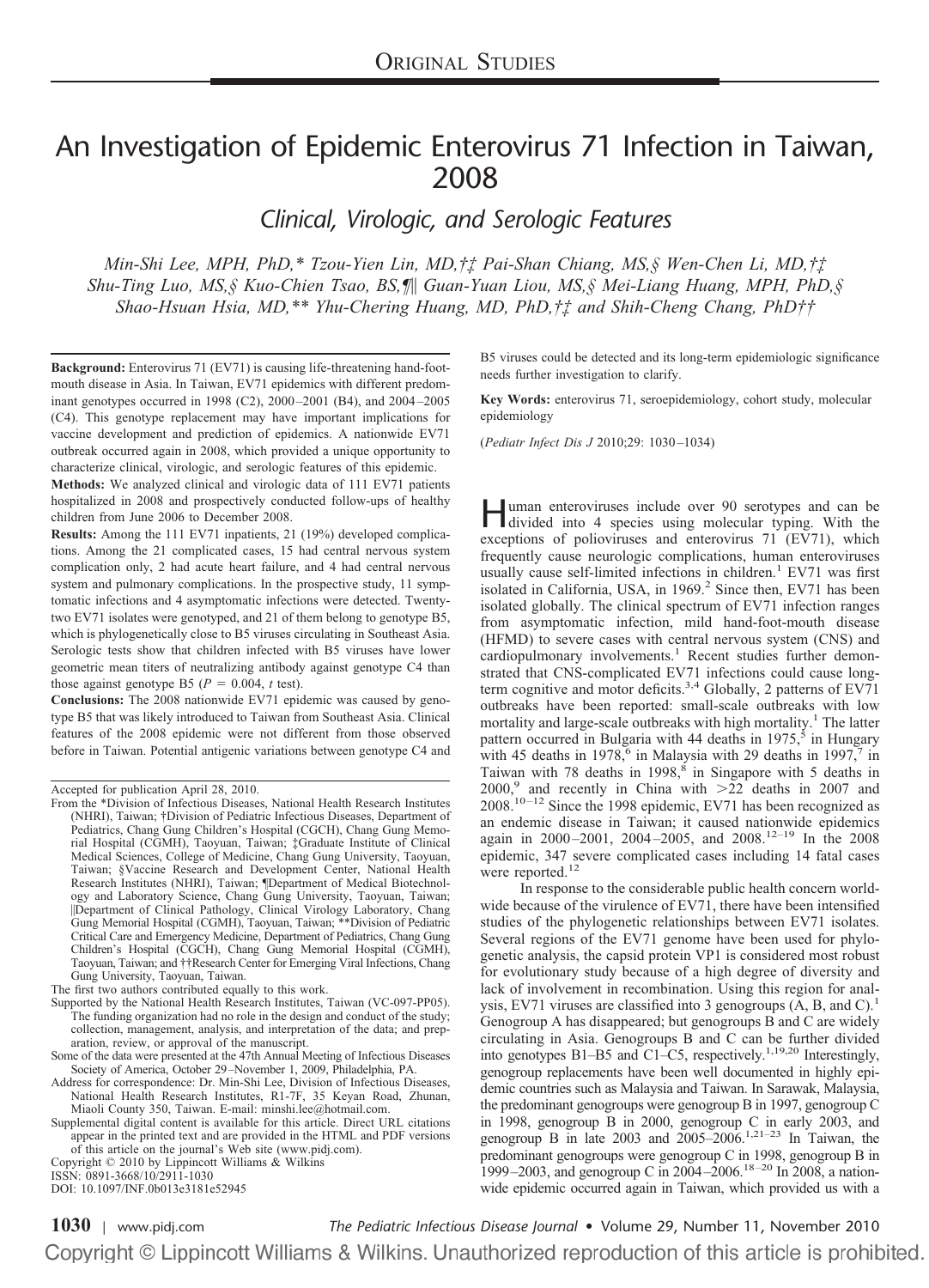unique opportunity to characterize clinical, virologic, and serologic features of this epidemic.

# **METHODS**

# **Study Populations**

Two populations were available: hospitalized patients in Chang Gung Memorial Hospital (CGMH) and healthy children who were prospectively followed up starting from birth in a cohort study at the same hospital. We chose CGMH as a study site because it has large obstetric and pediatric populations and serves residents from rural and urban areas in northern Taiwan.<sup>14,24</sup> In the cohort study, we started to enroll in June 2006. Pregnant women having prenatal examinations in CGMH were invited to participate in the study. Sera were obtained from participating pregnant women and their children for measuring EV71 neutralizing antibody titers in the following schedule: pregnant women right before delivery; neonates at birth (umbilical cord blood); and infants at 6, 12, 24, 36, and 48 months of age. If the participating children developed suspected enterovirus illnesses (herpangina or HFMD), throat swabs were collected from these participating children for virus isolation. Institutional review board approvals were obtained from CGMH and the National Health Research Institutes following the Helsinki Declaration; and informed consent was obtained from all mothers of participating infants.

# **Clinical and Laboratory Definitions**

Evidence of herpangina included oral ulcerations on anterior tonsillar pillars, soft palate, buccal mucosa, or uvula. Evidence of HFMD included oral ulcers on the tongue and buccal mucosa and a vesicular rash on the hands, feet, knees, or buttocks. Nonspecific febrile illness was defined as a rectal temperature greater than 38°C without other symptoms. In complicated cases, aseptic meningitis was defined as a clinically compatible illness with cerebrospinal fluid pleocytosis (>5 leukocytes/mm<sup>3</sup> in patients  $>$ 1 month or  $>$ 25 leukocytes/mm<sup>3</sup> in neonates) and negative bacterial cultures. Encephalitis was characterized by an altered level of consciousness accompanied by cerebrospinal fluid pleocytosis. Evidence of a poliomyelitis-like syndrome included acute limb weakness with diminished reflexes and muscular strength. A diagnosis of encephalomyelitis was made when there was evidence of encephalitis and poliomyelitis-like syndrome. Evidence of pulmonary complications include pulmonary edema, hemorrhage or diffuse ground–glass infiltrations on roentgenography with decreased PaO<sub>2</sub>/FiO<sub>2</sub> <300.<sup>14</sup> Acute heart failure was characterized by evidence of decreased contractility on echocardiography, arrhythmia, an enlarged heart, and elevations in cardiac enzymes that are markers for cardiac damage.<sup>8</sup> Laboratory evidence of EV71 infection was defined as the isolation of EV71 from a throat swab, a rectal swab, or a stool sample, or  $a \geq 4$ -fold rise or seroconversion in EV71 neutralizing antibody titers in paired sera samples.

## **Virologic Analysis**

In CGMH, clinical samples (throat swabs, rectal swabs, or stool samples) are routinely collected for virus isolation from hospitalized pediatric patients with suspected enterovirus infections (herpangina, HFMD, or nonspecific febrile illness). Samples were inoculated into human embryonic fibroblast, LLC-MK2, HEp-2, and rhabdomyosarcoma cell cultures. When enteroviral cytopathic effect involved  $>50\%$  of the cell monolayer, cells were scraped and subjected to indirect fluorescent antibody staining with enteroviruses monoclonal antibodies.<sup>25</sup> VP1 genes of isolated EV71 viruses were sequenced and genotyped by phylogenetic analysis using the Neighbor-joining method in MEGA 4 software as described previously.18,26 Backgrounds of reference virus sequences used in the phylogenetic analysis were listed in Table, Supplemental Digital Content 1, http://links.lww.com/INF/A503.

## **Serologic Assays**

Laboratory methods for measuring EV71 serum neutralizing antibody titers followed standard protocols.14,27 Two-fold serially diluted sera (1:8-1:512) and virus working solution containing 100 TCID<sub>50</sub> of EV71 strain E59-TW-2002 (B4 genotype) were mixed on 96-well microplates and incubated with rhabdomyosarcoma cells. A cytopathic effect was observed in a monitor linked with an inverted microscope after an incubation period of 4 to 5 days. The neutralization titers were read as the highest dilution that could result in a 50% reduction in the cytopathic effect. Each test sample was run simultaneously with cell control, serum control, and virus back titration. The starting dilution was 1:8; the cutoff level of seropositivity was set at 8. Undetectable titer was assigned a level of 2 for the calculation of geometric mean titer (GMT). For deciding serostatus (positive or negative), sera were tested only at 1:8. Postinfection sera from seroconverted individuals were also measured neutralizing antibody titers against genotype B5 (NHRI141-TW-08) and C4 (70516-TW-08) viruses.

#### **Statistical Analysis**

Neutralization antibody titers were log transformed to calculate the GMT and 95% confidence interval (95% CI). The statistical association between 2 nominal or ordinal variables was tested by the  $\chi^2$  test, Fisher exact test, or the Mantel-Haenszel  $\chi^2$ test for trend as appropriate. All statistical analyses were performed using Microsoft Excel (Microsoft, Redmond, WA) or SAS (SAS Institutes, Cary, NC).

# **RESULTS**

# **Clinical Features**

In 2008, there were 588 hospitalized patients with enteroviruses isolated, and 40 of them (6.8%) developed complications. Most of the 588 inpatients were infected with coxsackievirus A2 (CA2, 202 cases) or EV71 (111 cases) (Table 1). EV71 inpatients were first detected in January and peaked in June. A total of 19% (21/111) of the virus culture-confirmed EV71 cases had compli-

**TABLE 1.** Clinical Symptoms of Hospitalized Children With Enterovirus Isolation in Chang Gung Children's Hospital, 2008

| Clinical Symptoms             | EV71<br>$n(\%)$ | CA2<br>$(N = 111)$ $(N = 202)$ $(N = 275)$<br>$n(\%)$ | Other<br>$n(\%)^*$ |
|-------------------------------|-----------------|-------------------------------------------------------|--------------------|
|                               |                 |                                                       |                    |
| Uncomplicated cases           | 90 (81)         | 200(99)                                               | 258 (94)           |
| Herpangina                    | 18              | 164                                                   | 117                |
| <b>HFMD</b>                   | 69              | 11                                                    | 26                 |
| Viral exanthema, febrile      | 3               | 25                                                    | 115                |
| illness, or URI               |                 |                                                       |                    |
| Complicated cases             | 21 (19)         | 2(1)                                                  | 17(6)              |
| Aseptic meningitis            | $\Omega$        | $^{\circ}$                                            | $\theta$           |
| HFMD plus aseptic meningitis  | 1               | $^{\circ}$                                            | 14                 |
| Herpangina plus encephalitis  | 5               |                                                       | $\Omega$           |
| HFMD plus encephalitis        | 6               |                                                       | $\Omega$           |
| HFMD plus polio-like syndrome | 3               | 0                                                     | 0                  |
| HFMD plus acute heart failure | 2               |                                                       | 0                  |
| HFMD plus encephalitis and    | 4               | 0                                                     | 0                  |
| pulmonary hemorrhage          |                 |                                                       |                    |
| Other                         | 0               |                                                       | З                  |

\*Other enteroviruses, including CA4, CA5, CA6, CA9, CA10, CA16, Coxsackievirus B1 (CB1), CB4, CB5, echovirus types 4, 9, and 30, and untypable enteroviruses. CA2 indicates Coxsackievirus A2; URI, upper respiratory infection.

Copyright © Lippincott Williams & Wilkins. Unauthorized reproduction of this article is prohibited.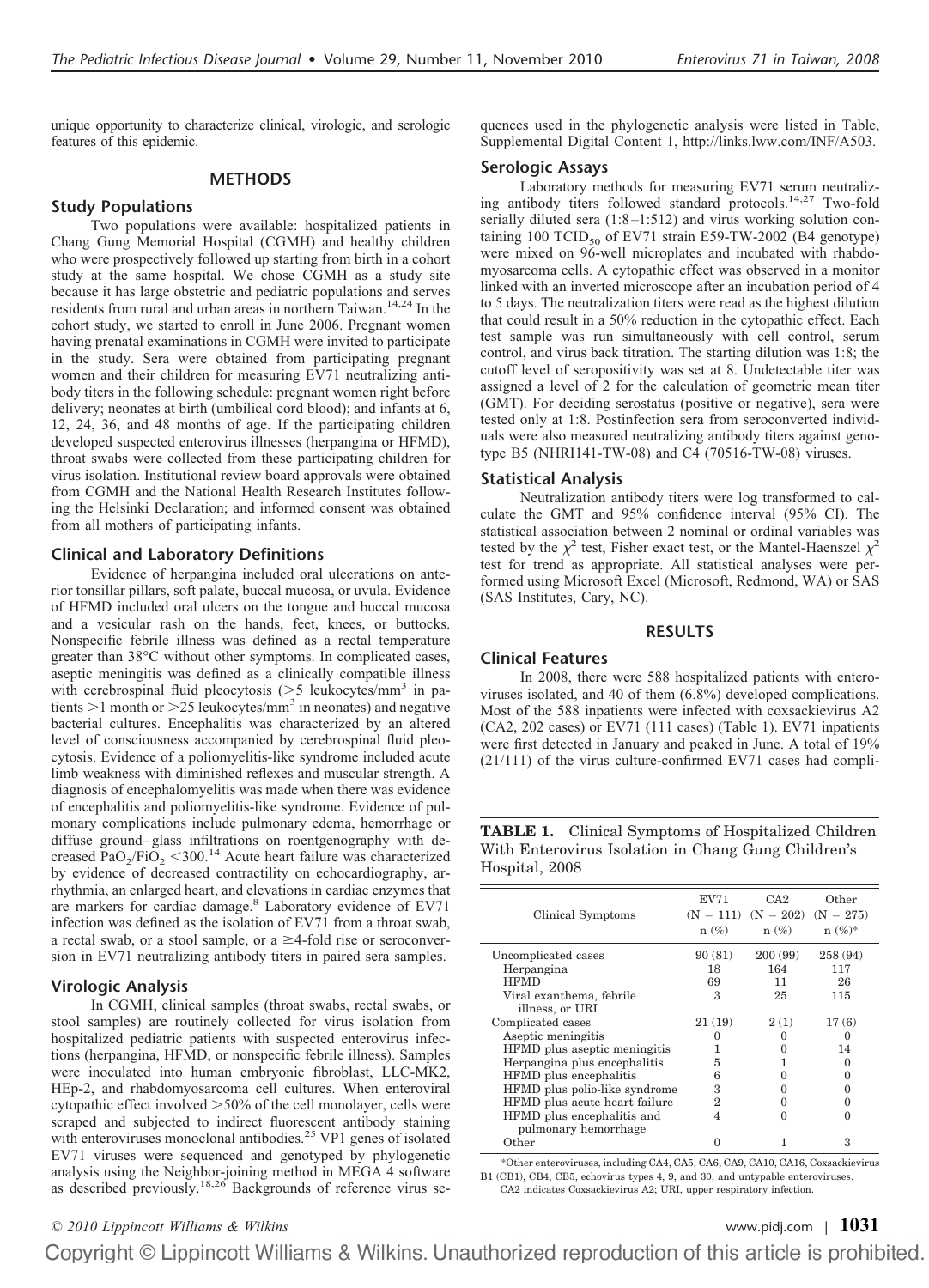cations, which is significantly higher than those of CA2 (1%,  $P \leq$ 0.01, Fisher exact test) and other enteroviruses (6%,  $P < 0.01$ ,  $\chi^2$ test) (Table 1). Among the 90 uncomplicated EV71 cases, 69 (77%) had HFMD, 18 (20%) had herpangina, and 3 had nonspecific illness. In contrast, herpangina were more frequently observed in CA2 (82%) and other enterovirus infections (45%) (Table 1). Among the 21 complicated EV71 cases, 15 had CNS complication only, 2 had acute heart failure, and 4 had CNS and pulmonary complications (Table 1). Except for the 4 cases with CNS and pulmonary complications, the remaining 17 complicated cases recovered without physical sequelae. Among the 4 cases with CNS and pulmonary complications, 1 recovered with left arm and bilateral toes amputated after treatment with extracorporeal membrane oxygenation for twice, 1 remains ventilator dependent during 3 months of follow-up, 1 had sequelae with left hand and right foot weakness, and 1 died with pulmonary and renal failures after hospitalization for 27 days. Three of the 4 cases with sequelae (75%) and 7 of the 17 complicated cases without sequelae (41%) were under 24 months old; but the difference did not have statistical significance because of small sample size  $(P = 0.31,$ Fisher exact test).

In the children cohort study, we recruited 693 neonates from June 2006 through June 2008. Among them, 494, 347, and 64 children completed follow-up and serum collections at 6, 12, and 24 months of age, respectively, by December 2008. In 2007, there were 25 clinically suspected cases (7 HFMD and 18 herpangina cases); but none of them was EV71 infection based on virus culture and serology tests. In 2008, there were 86 clinically suspected cases (9 HFMD, 60 herpangina, and 17 nonspecific illnesses); none of them developed complications. Among them, 5 had EV71 isolated, 7 had CA2 isolated, and 9 had other enteroviruses isolated (Table 2). All 5 culture-confirmed EV71 cases also seroconverted with EV71 neutralizing antibody tests. One febrile case was virus-culture negative but developed seroconversion. One HFMD case and 4 cases with nonspecific illness did not provide throat swabs for virus culture but were confirmed to have EV71 infections based on serologic tests. In addition, 4 children with serology-confirmed EV71 infections did not report apparent symptoms (herpangina, HFMD, or febrile illness) in 2008 and could have asymptomatic infections. Overall, we detected 15 children with EV71 infections in 2008, including 11 symptomatic and 4 asymptomatic infections (Table, Supplemental Digital Content 2, http://links.lww.com/INF/A504).

# **Virologic Features**

We sequenced VP1 genes of 17 virus isolates from the hospitalized EV71 cases and 5 isolates from the children cohort for phylogenetic analysis. Based on the phylogenetic analysis (Fig., Supplemental Digital Content 3, http://links.lww.com/INF/A505), 21 of the 22 isolates belong to genotype B5, with the remaining 1 isolate belonging to genotype C4 (virus ID 70516-TW-08) (Table, Supplemental Digital Content 1, http://links.lww.com/INF/A503). Nucleotide sequences of these 21 B5 viruses and another Taiwan B5 virus isolated in 2007 were highly similar (98% to 99.7%); and these B5 viruses are phylogenetically related to other B5 viruses isolated in Malaysia in 2006 (FM201323-MY-06, FM201327- MY-06) and can be separated from the B5 viruses isolated in 2006 in Brunei and in 2003 globally (Fig., Supplemental Digital Content 3, http://links.lww.com/INF/A505). The only C4 virus isolated in our study is genetically more related to the C4 viruses isolated in China in 2007–2008 (EU913467-China-08) than the C4 viruses isolated in Taiwan in 2004–2005 (Fig., Supplemental Digital Content 3, http://links.lww.com/INF/A505).

# **Serologic Features**

Seropositive rates of EV71 neutralizing antibody in the participating mother was 61%, and GMT of EV71 neutralizing antibody in the seropositive mother was 20 (95% CI 17–22). Age-specific seropositive rates of EV71 neutralizing antibody in the participating children were 48% at birth, 1% at 6 months of age, 1% at 12 months of age, and 11% at 24 months of age (Fig. 1). Among the 6 children who were seropositive at 6 months of age, 4 had higher neutralizing antibody titers at birth than at 6 months of age, which indicates residual of maternal antibodies. Overall, 15 children developed seroconversion in 2008 (Table, Supplemental Digital Content 2, http://links.lww.com/INF/A504). GMT of EV71 neutralizing antibody in the 15 seropositive children was 213 (95% CI 136–333), which is significantly higher than that in the seropositive mothers. Sera collected from these 15 children have also been measured neutralizing antibody titers against genotypes B5 and C4 viruses, and their GMT against genotype B5 and C4 were 308 (95% CI 202–470) and 122 (95% CI 80–186), respectively (Table, Supplemental Digital Content 2, http://links.lww.com/INF/A504).

# **DISCUSSION**

EV71 viruses are widely circulating in Asian countries and genogroup replacements have been well documented in epidemic countries such as Malaysia and Taiwan. In Taiwan, the predominant EV71 genotypes were C2 in 1998, B4 in 2000–2003, and C4 in 2004–2005, but only 4 C5 isolates were detected in 2006.<sup>19</sup> We found that the predominant EV71 genotype in our study populations in 2008 was B5. Enterovirus surveillance data from the Taiwan Centers for Disease Control indicates that the B5 viruses started to circulate in southern Taiwan in late 2007 and then spread to northern Taiwan in early 2008,<sup>19,28</sup> findings consistent with our study. Phylogenetically, the B5 viruses isolated in our study and the Taiwan CDC surveillance system were very close; they could also be traced back to the B5 viruses isolated in Brunei and Malaysia in 2006.26 Although 1 B5 virus (N2838TW-03) was

**TABLE 2.** Virus Isolation in Clinically Suspected Cases in a Cohort Study in Northern Taiwan, 2008

| Clinical Symptoms         | No. Cases | No. Specimens | $\rm EV71$ | CA2 | CA10 | Other<br>Enteroviruses | Other<br>$Viruses^{\ddagger}$ |
|---------------------------|-----------|---------------|------------|-----|------|------------------------|-------------------------------|
| Herpangina<br><b>HFMD</b> | 60        | 47            | ٠D         |     |      |                        | 13<br>2                       |
| $Other*$<br>Total         | 86        | 13<br>67      |            |     |      |                        | 18                            |

\*Including febrile illness, upper respiratory illness, and viral exanthema.

† Including CA5 (1 case), CA6 (1 case), CA16 (1 case), CB4 (1 case), and CB5 (1 case) and untypable enterovirus (1 case).

‡ Including cytomegalovirus (7 cases), adenovirus (1 case), herpes simplex virus type I (6 cases), parainfluenza virus types I & III (3 cases), and influenza A virus (1 case).

**1032** | [www.pidj.com](http://www.pidj.com) *© 2010 Lippincott Williams & Wilkins*Copyright © Lippincott Williams & Wilkins. Unauthorized reproduction of this article is prohibited.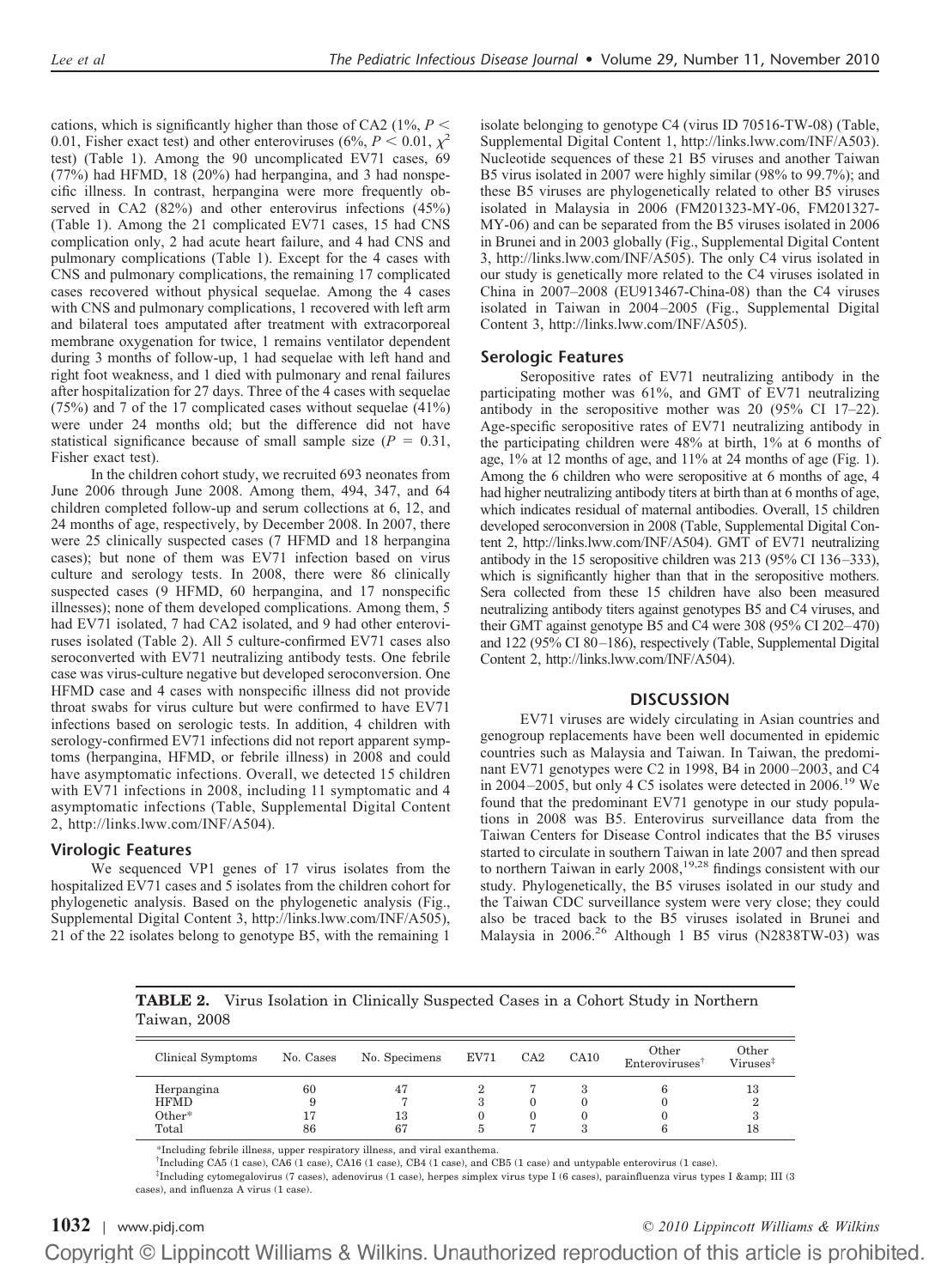

**FIGURE 1.** Follow-up schedule in a cohort study in northern Taiwan, 2006 –2008. Sera were obtained from participating pregnant women and their children for measuring EV71 neutralizing antibody titers in the following schedule: pregnant women right before delivery; neonates at birth (umbilical cord blood); and infants at 6, 12, 24, 36, and 48 months of age.

isolated in southern Taiwan in 2003 when the B4 viruses predominantly circulated nationwide, no B5 virus was detected during 2004– 2006 in Taiwan.18,19 This 2003 B5 strain was genetically close to the B5 viruses isolated in Singapore, Japan, and Malaysia in 2000–2003 and could be genetically separated from the recent B5 viruses isolated in Brunei, Malaysia, and Taiwan during 2006–2008 (Fig., Supplemental Digital Content 3, http://links.lww.com/INF/A505). Globally, the B5 genotype was first detected in Singapore in 2000 and continued to circulate and evolve in Southeast Asia. Occasionally, the B5 viruses spread to neighboring regions such as Brunei, Japan, and Taiwan.<sup>29-31</sup>

The mechanism of genogroup replacement of predominant EV71 viruses in Taiwan and Malaysia is not clear. Serologic data in our study showed that children infected with B5 viruses have similar neutralizing antibody titers against the B5 and B4 viruses but have lower neutralizing antibody titers against the C4 virus. This finding may explain why the B5 virus did not spread in 2003 because B4 viruses had widely circulated in Taiwan during 2000– 2002 and population immunity against B4 and B5 viruses would be high in 2003. In addition, nationwide epidemics occurred again in 2004 and 2005 caused by the C4 genotype. C5 viruses emerged in 2006 and 2007 in Taiwan but did not cause nationwide outbreaks.<sup>19</sup> Comprehensive and chronologic cross-reactive serologic data would be required to further clarify the clinical and epidemiologic significances of genogroup replacement, which have critical implications on development of EV71 vaccines.

Based on serum neutralization tests using hyperimmune animal antisera, EV71 is classified as a single serogroup. However, EV71 has tended to evolve more quickly in the last 10 years and more genotypes are now spreading globally.<sup>32,33</sup> In sera collected from monkeys immunized with a live-attenuated EV71 vaccine (genotype A), significant antigenic variations  $(>10$ -fold) were

detected between homologous (genotype A) and heterologous (genotypes B4 and C2) viruses.<sup>34</sup> In addition, a serosurvey in healthy children and adults in Japan detected partial antigenic variations between genotype B5 and A viruses (GMT: 42 versus 15,  $P < 0.05$ ).<sup>35</sup> Based on antigenic cartography of EV71 using postinfection human sera, Huang et al<sup>36</sup> found that B5 genotype was antigenically distinct from B4 genotype and C genogroup. However, Kung et al<sup>16</sup> did not detect potential antigenic variations between B4 and C4 genotypes using 13 acute-phase sera from hospitalized EV71 patients. It is hard to compare these human serologic studies with our study because of different study designs for collecting sera and different assay protocols. Harmonization of serologic methods plays a critical role to global influenza surveillance and control and should be applied to EV71 surveillance system.

Two studies conducted in Taiwan and Malaysia have identified that younger age is a risk factor of severe EV71 infections.14,23 Our study also found that EV71 cases with CNS and pulmonary complications occurred mainly in children younger than 2 years (75%). Surprisingly, the Malaysia study suggested that genotype B5 and C1 viruses were more likely related to EV71 infections with CNS complications than B4 viruses. However, this study and previous studies conducted in the CGCH showed that the C2, B4, and B5 viruses caused similar clinical features but that after the stage-based management was developed in 2000 fatality rates in the EV71 cases with cardiopulmonary complications decreased significantly from 83% (15/18) in 1998–1999 to 33% (12/36) in 2000–2002 and 25% (1/4) in 2008.<sup>14,37</sup> The Malaysian study frequently observed severe non-CNS HFMD (34/277 12%), which was less observed in our study  $(2/111 = 1.8\%)$ . It is hard to compare these 2 studies because the study design and clinical classification were different. A universal clinical classifi-

# *© 2010 Lippincott Williams & Wilkins* [www.pidj.com](http://www.pidj.com) <sup>|</sup> **1033**Copyright © Lippincott Williams & Wilkins. Unauthorized reproduction of this article is prohibited.